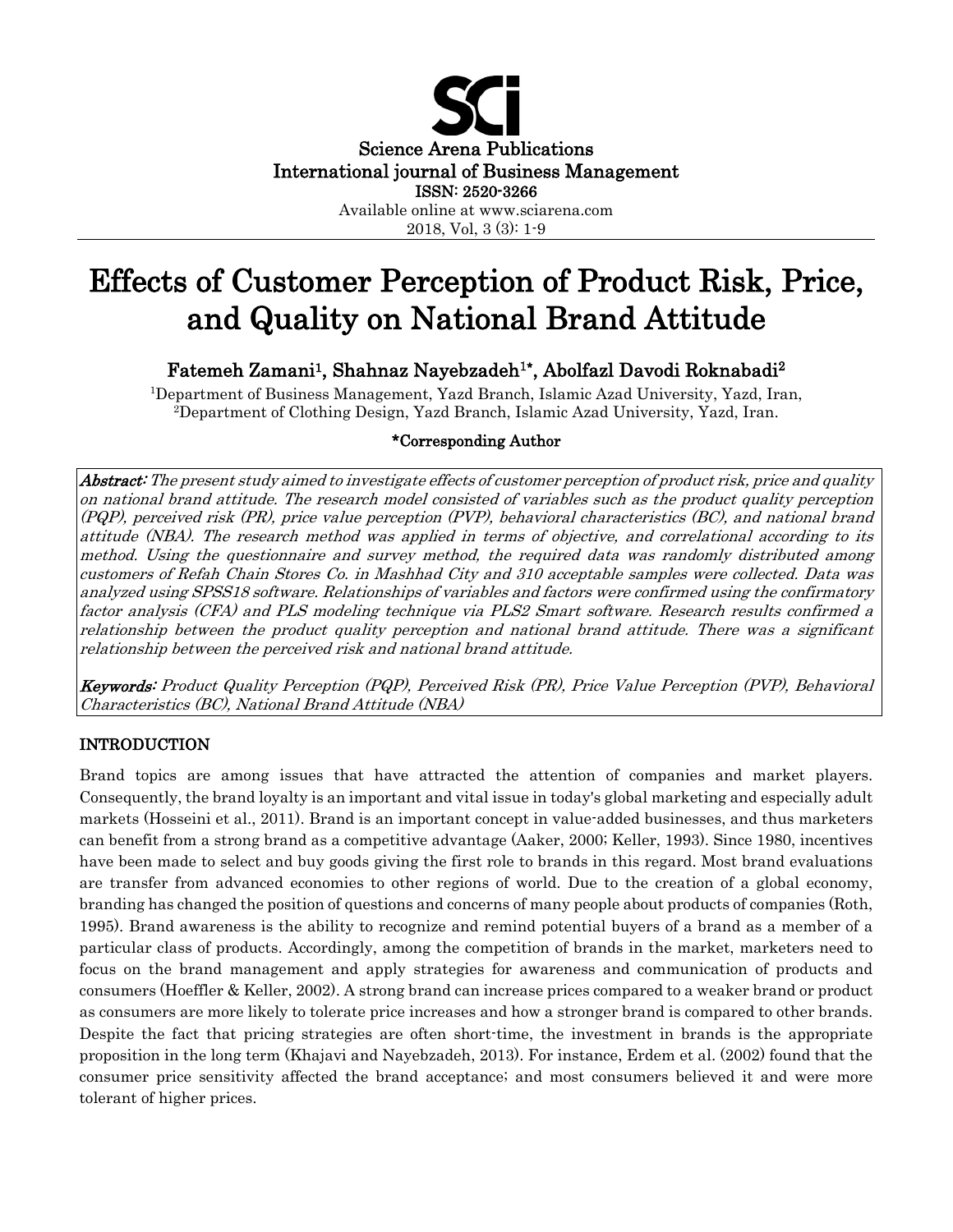From today's managers' perspective, marketing includes customer growth namely the attention, satisfaction and quality from customer perspective, customers' loyalty and effective communication with them. To this end, organizations try to have loyal customers (Pakdel et al., 2011). Satisfaction leads to a positive attitude in customers and plays an important role in their loyalty. This attitude-based loyalty suggests brand preferences in customers' repurchase intention, long-term commitment and their tendency towards a brand. Therefore, the commitment, trust, sense of belonging and attachment to brands will be created in them (Mohammadi, 2014). Perceived quality can be defined as customer perceptions of overall quality or superiority of a product or service according to its intended purpose compared to other options. Perceived quality is a general and intangible feeling about a brand. However, the perceived quality is usually based on key dimensions including product specifications (reliability and performance, and usually brands). It is useful to identify and measure main dimensions of the perceived quality, but it should be noted that the perceived quality is a general concept (Aaker, 1991). When the relationship between a brand and product quality is understood before the relationship between product attributes, consumers are more likely to be affected by the quality perception. The risk of distrust decreases by the information and increases the expected utility and price prediction and perception. Therefore, the present research aimed to investigate effects of customer perception of product risk, price and quality on national brand attitude.

#### Research background

Khraim (2011) conducted a study entitled "The Impact of Brand Loyalty on Cosmetics Purchasing Behavior in UAE Female Consumers". The research aimed to investigate effects of brand loyalty on the cosmetics purchasing behavior in UAE female consumers. Research results indicated that there was a positive and significant relationship between the brand loyalty and brand loyalty (seven brand loyalty factors were brand name, product quality, price, design, service quality promotion and store environment). Szczepanski et al. (2012) conducted a paper entitled "Risk Management System in Business Relationships- Case Study: Poland". This research aimed to identify and describe risk management systems based on a combination of relational mechanisms and formal control of case studies on 5 relationships of active companies in the Polish market. Based on findings of this paper, Poland's companies focused on the partner diversity or their complete integration by reducing the relative risk. Managers often pointed their fear of being affiliated with a particular partner. This phenomenon could significantly reduce benefits of inter-organizational close and centralized cooperation in Poland.

Cai & Shannon (2012) conducted a study entitled "Individual Values and Behavior of Purchasing from Mall: Mediating Role of Consumers' Intention and Attitudes in China and Thailand". Based on findings, the purchase intention played a mediating role in the attitude-behavior relationship in the Chinese sample and could improve the predictive power of values towards the behavior. Despite finding the relatively poorer mediating effect in the Thai sample, the purchase intention did not lead to stronger predictions of values. Anand et al. (2013) conducted a research entitled "Consumer Brand Priorities and Brand Loyalty- An Empirical Study with Specific Reference to Packaged Milk". Their research aimed to identify determinants of brand preferences. Based on researchers' findings, the quality, price, type and marketing strategies were mediating factors in the brand loyalty leading to the brand priority. Simonyan and Goldstein (2013) conducted a study entitled "Brand Recognition and Inference of Quality". This study aimed to answer the question of whether brands related to negative information could be considered superior compared to unrecognized brands. Results indicated that associated brands with negative information in fact had high quality than unrecognized brands.

Guadix et al. (2015) conducted a research entitled "Strategies for psychosocial risk management in manufacturing". This study aimed to investigate strategies for psychosocial risk management in manufacturing organizations. Based on findings of this study, the adoption of psychosocial-social safety management systems could improve the psychosocial-social risk performance. Psychosocial-social preventative activities moderated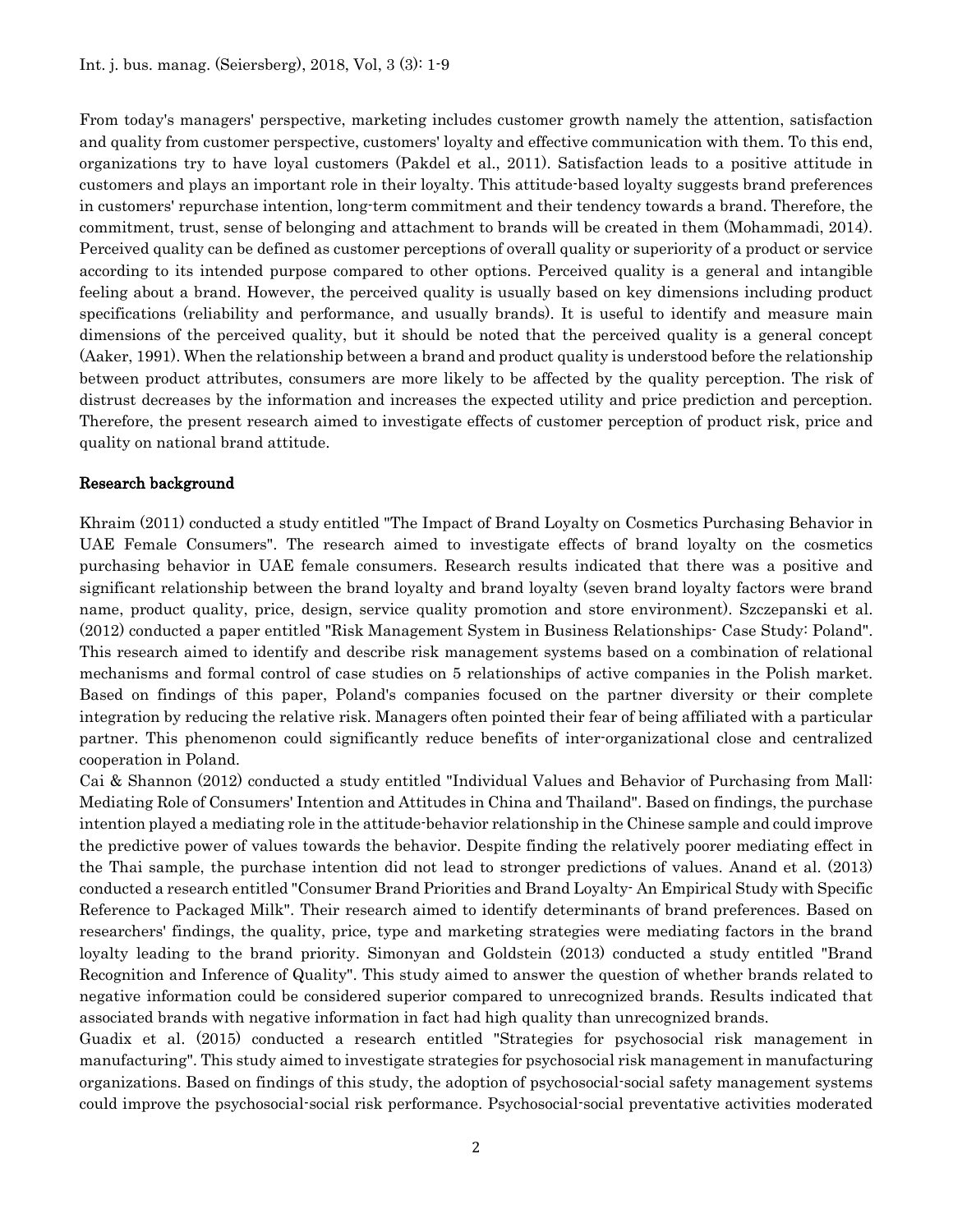relationships between psychosocial-social safety management and psychosocial-social performance. Benefits of effective psychosocial-social risk management are so high, and thus policy makers should promote psychosocialsocial risk management. Cage & Rouzet (2015) conducted a study entitled "Improving National Brands: Fame for Export Promotion Quality and Strategy". According to findings, (1) Export subsidy increases the average quality of exports and welfare in a low-quality equilibrium, while reducing these two components in a highquality equilibrium; (2) There is a tax-subsidy program based on the continuation of the export experience repeating consequences of the complete information; and (3) the minimum quality standard can help to achieve a low-quality equilibrium in the shift towards the higher quality.

#### Theoretical principles and hypotheses

#### • Perceived product quality

Perceived quality can be considered as a form of attitude that is associated with the satisfaction but they are unequal and it can be obtained from comparing expectations with perceptions of performance. Perceived quality can be shown in a range that is unacceptable on one side and has an ideal quality on the other side. Points between these two represent different degrees of quality. Another group of scientists defined the perceived quality as the customer perceptions of the overall quality or superiority of a product or service in comparison to other products of competitors (Aaker, 1991; Atiglan et al., 2005). Perceived quality increases initial values of institutions by justifying customers' buying reasons, distinguishing the institution brand construction from rival brands, creating a willingness to pay surcharges, attracting distributors, and allowing brands to grow and expand (Erenkol and Duygun, 2010).

#### • Perceived risk

Perceived risk is formed on the basis of external signs (Richardson et al., 1996) and internal signs (Grewal et al., 1994). For instance, the perceived financial risk by customers' increases when prices of products increase. Existing literature indicates that brands can reduce the perceived risk, so that they can be credible signs of product quality. Marketing researchers suggest that the brand loyalty is a main strategy for developing the customers' perceived risk. Findings indicate that the brand risk is the main introduction to the brand commitment. National brand manufacturers spend significant resources on advertising and promotional activities to improve the brand awareness and reduce many perceived risk dimensions (Burt and Davis, 2010).

#### • Price value perception

Price is a key factor for the profitability of most small and medium enterprises. Recent studies on the price sensitivity has primarily focused on the price flexibility from an economic point of view and emphasized on market characteristics such as commodities, consumer goods, income, and life expectancy (Bijmalt et al., 2005). In these circumstances, the neglect of some vital indices such as the service quality, customer satisfaction, and perceived value is an important limitation. Price sensitivity can be defined as an extent to which a customer endures the price rise of a particular product from an economic and psychological point of view (Anderson, 1996). Consumers usually tolerate reasonable price changes when they realize that output-input ratio is comparable with the experienced output-input ratio of company (Oliver and DeSarbo, 1988).

## • Behavioral characteristics

Customer behavior has always been a favorite among marketers. The variety of consumer behavior affects the individuals' behavior and their motivation to purchase due to various factors (Habibi, 2015). Acquiring knowledge about customers' through, feelings and selecting from alternatives such as products and brands, and also understanding how consumers are influenced by the environment, reference groups, family, salespersons and others can help to achieve a successful marketing. Customer buying behavior is affected by many factors including cultural, social, individual, and psychological factors. Most of these cases cannot be controlled by marketers, but they are necessary to understand the complexity of customer behavior (Brosekhan & Velayutham, 2013). Companies need to be able to adapt to position of this dynamic and variable environment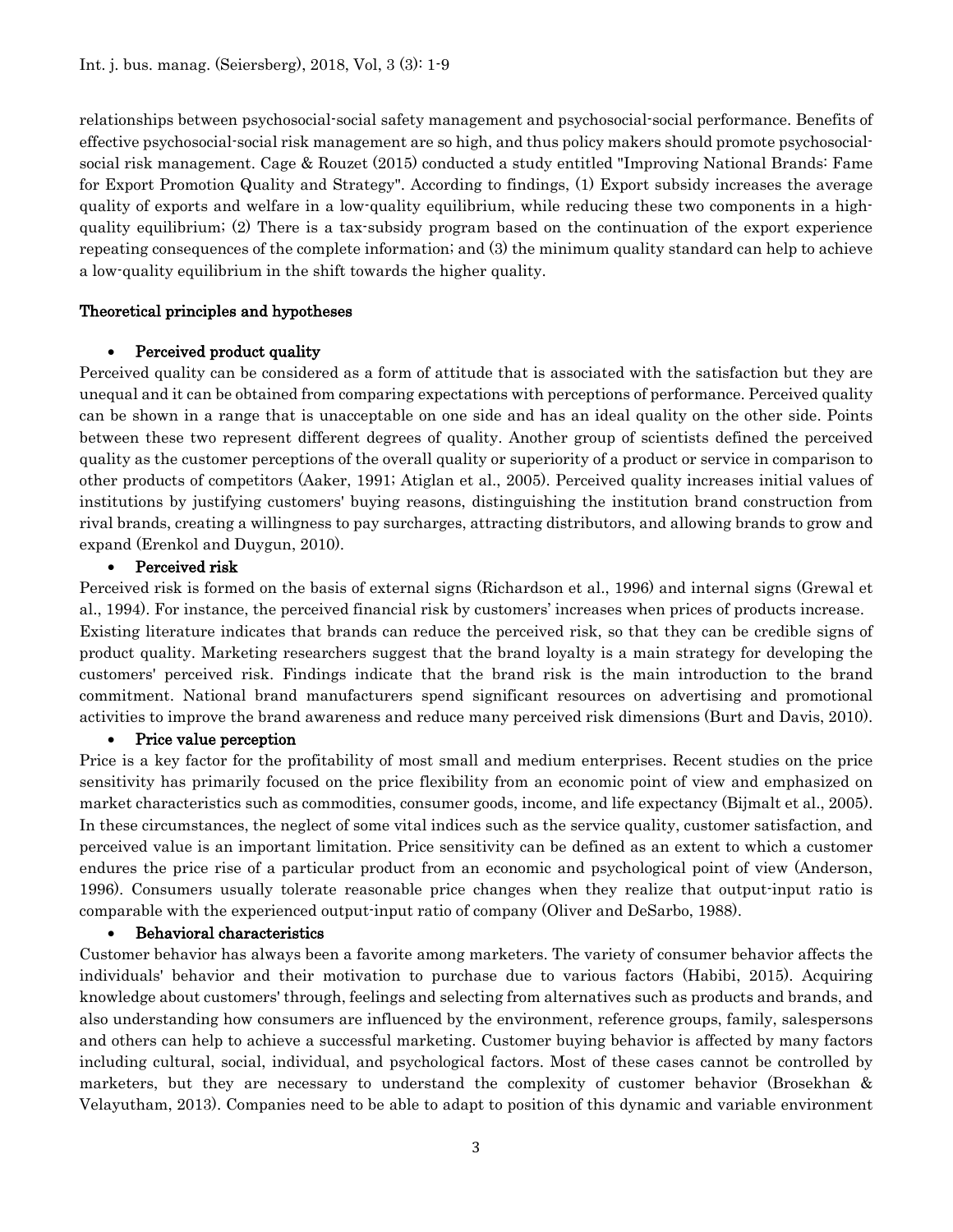to survive by recognizing the consumer behavior because this recognition is an important factor for their success (Hosseini et al., 2009).

## • National brand attitude

In the field of national brands and their role in the economic development of countries, most developed countries have considered priorities for showing their abilities in different domains and obtaining a special superiority to similar products in other countries in the recent century. A national brand represents all aspects of the identity of a country. National brand can change wrong thoughts about a country and raise a country's position in target markets. The role of a national brand in the comprehensive development of all countries is to an extent that it is considered as a public diplomacy (Nouri, 2015). Given the above mentioned principles, the following hypotheses were considered and tested in order to achieve the research objectives:

Hypothesis (1): The product quality perception has a significant effect on national brand attitude.

Hypothesis (2): The perceived risk has a significant effect on national brand attitude.

Hypothesis (3): The price value perception has a significant effect on national brand attitude.

Hypothesis (4): Behavioral characteristics have significant effects on national brand attitude.

Model of this research was based on variables such as product quality perception, perceived risk, price value perception, behavioral characteristics, and national brand attitude. The conceptual model of research was as follows:



Figure 1: Conceptual model of research

#### Research method

The present research was applied in terms of objective, and correlational due to investigating the correlation of variables. It was a cross-sectional research as it collected data in a time domain. The statistical population consisted of uncertain number of customers of Refah Chain Stores Co. in Mashhad City. Given the unlimited population, the statistical sample of research was calculated according to the formula for estimating sample size in the population.

The present research used desk studies for investigating the literature on the research subject, definitions of concepts, indices and variables, and background. In the data collection method by a field approach, a questionnaire was used for a period of eighteen months from October 2015 to March 2016. Many studies were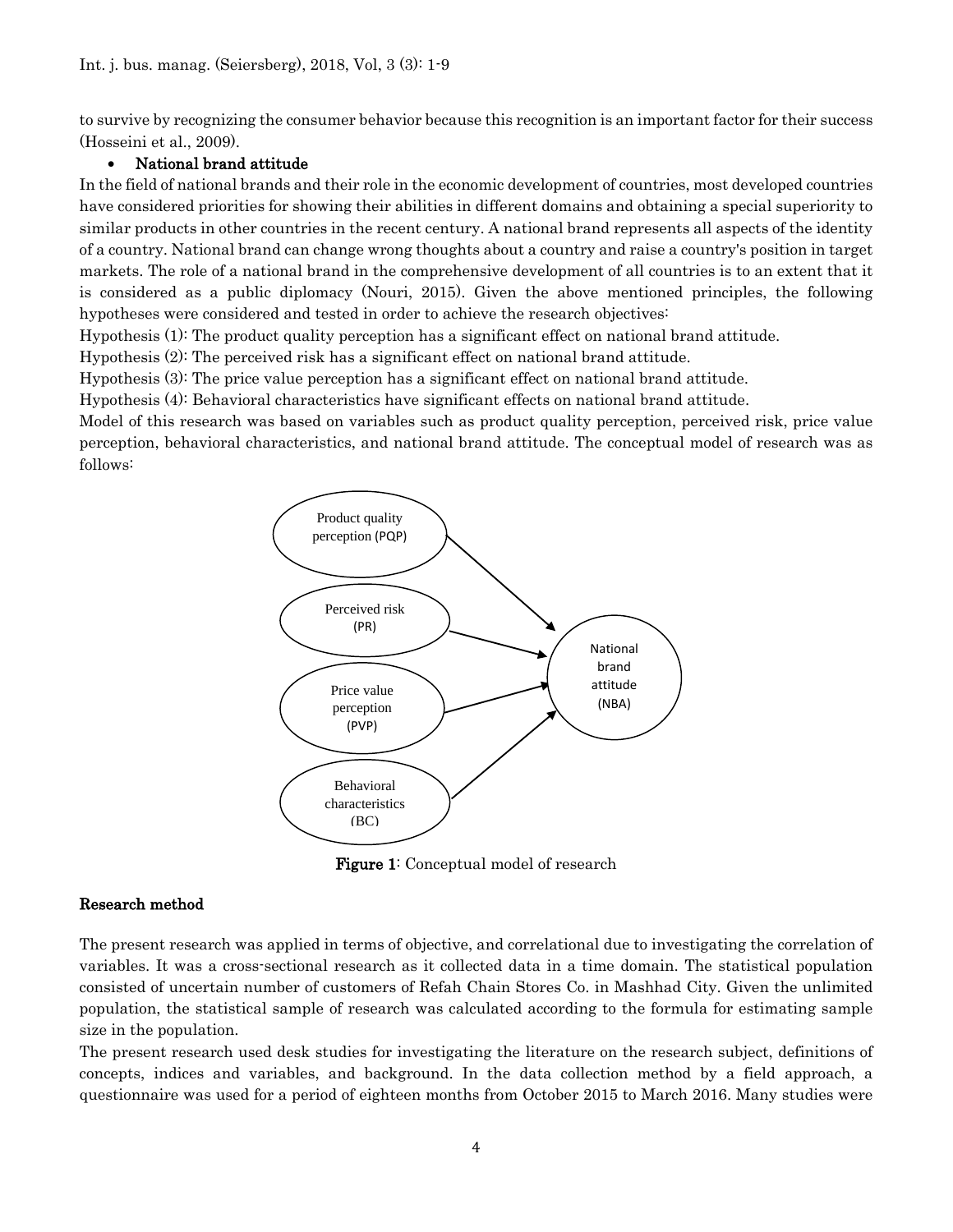conducted through investigating theses and papers to fully clarify important concepts and variables in the research and how they are measured in order to design questions for examining hypotheses. To measure any variable after designing questions, initial questionnaires were given to supervisors to be corrected and verified. Finally, a final questionnaire was compiled and distributed among customers of Refah Chain Stores Co. Cronbach's alpha method was used to determine the reliability of questionnaire. If an alpha coefficient is more than 0.7, then the questionnaire has an acceptable reliability (Momeni, 2007).

| Variable                         | Number of questions Count of questions |    | Cronbach's alpha |
|----------------------------------|----------------------------------------|----|------------------|
| National brand attitude (NBA)    | 14 to 18                               |    | 0.882            |
| Received risk (PR)               | 24 to 29                               |    | 0.761            |
| Price value perception (PVP)     | 30 to 33                               |    | 0.882            |
| Product quality perception (PQP) | 34 to 39                               |    | 0.760            |
| Behavioral Characteristics (BC)  | $40 \text{ to } 45$                    |    | 0.742            |
| Total questionnaire              |                                        | 45 | 0.902            |

Table 1: Calculating the reliability of questions of the questionnaire

Table 1 presents the Cronbach's alpha and number of questions of the entire questionnaire and variables of questionnaire. Since the Cronbach's alpha value of the entire questionnaire (0.902) and variables are greater than 0.7, then the test has acceptable reliability. In the present research, the demographic data was described using descriptive statistics, frequency tables, Pie charts, and bar graphs. The one-sample t-test was used to examine variables according to the mean scale; and data was analyzed using SPSS18 software. Relationships of variables and factors were confirmed through the confirmatory factor analysis (CFA) and PLS modeling technique using Smart PLS2 software which was a variance-based path modeling technique allowing the simultaneous examination of theories and measures. This method was used in cases where the model was complex or sample size was small or distribution of variables was not normal. It was used to test hypotheses with the aim to measure simultaneous, direct or indirect relationships between variables.

## Research findings

In the present research, the structural equation modeling was used to help the partial least squares and Smart PLS software to test hypotheses and accuracy of the main model. This method was used in cases where the model was complex or sample size was small or distribution of variables was not normal. Two models were tested in PLS models. The external model was equivalent to measurement model; and the internal model was similar to the structural model in structural equation models. The external model represented factor loading of observed variables.

#### • External model (measurement model)

The confirmatory factor analysis (CFA) was used to evaluate the construct validity, so that the factor loading of each item with its variable had a t-value of higher than 1.96. Results of the analysis indicated that all items had t-statistics of larger than 1.96, and thus none of items were excluded from the model, then we continued the procedure with all items (questions) and examined the model. Based on factor loading, an index with the highest factor loading had a larger contribution to measuring the corresponding variable, but an index with smaller coefficients played a smaller role in measuring the corresponding construct.

In the measurement model, the internal consistency of model or the reliability was measured by calculating the composite reliability. This process was specified using the Average Variance Extracted (AVE). The obtained reliability coefficients indicated that all constructs of model had high composite reliability and were larger than the criterion 0.6 that was introduced by Bagozzi and Yi (1988). Composite reliability indicated high internal reliability of research data. Cronbach's alpha of higher than 0.7 (Cronbach, 1951) indicated an acceptable reliability. Divergent validity was measured by a proposed criterion by Fornell and Larcker. The squared AVE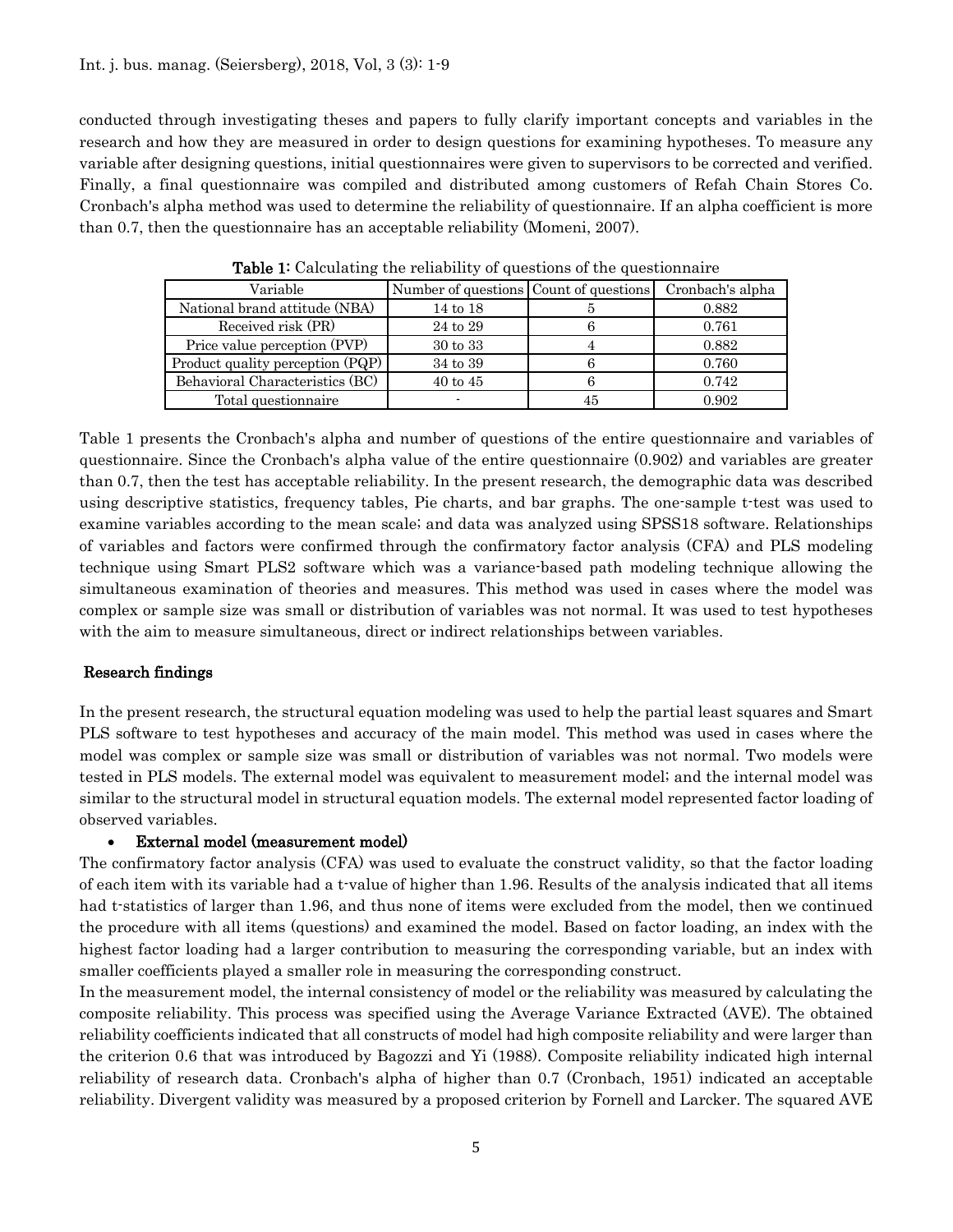value of latent variables located in homes of the matrix's main diameter was greater than the correlation between them that were arranged in the lower and left homes of the main diameter. Therefore, this criterion was acceptable; and the appropriate divergent validity was confirmed. Using the internal model, we can study hypotheses. The research hypothesis can be confirmed or rejected by comparing the calculated t-value for coefficient of each path. To determine the significance of path coefficients, t-value of each path should be higher than 1.96.

## • Internal Model (Structural Model)

Hypotheses were examined as the internal model; and the structural model path was evaluated. In order to assess the significance of path coefficient, beta, t-value should be taken into account for each path coefficient. Given the t-statistics of all paths except for the price value perception (PVP) and behavioral characteristics on the national brand attitude (NBA) was greater than 1.96, all paths except for price value perception (PVP) and behavioral characteristics had a significant effect on the national brand attitude at a 95% confidence level.

| <b>Table 2:</b> Linear effect of roles of research variables in the main model |             |                |                            |          |          |  |
|--------------------------------------------------------------------------------|-------------|----------------|----------------------------|----------|----------|--|
| Path                                                                           | Beta        | Standard error | T statistics of resampling |          |          |  |
|                                                                                |             |                | 200                        | 500      | 800      |  |
| $PQP \rightarrow NBA$                                                          | 0.259894    | 0.078057       | 3.329532                   | 3.426978 | 3.161547 |  |
| $PR \rightarrow NBA$                                                           | $-0.206077$ | 0.084000       | 2.453304                   | 2.631998 | 2.561519 |  |
| $PvP \rightarrow NBA$                                                          | 0.118465    | 0.075802       | 1.562817                   | 1.571562 | 1.590254 |  |
| $BC \rightarrow NBA$                                                           | 0.102507    | 0.081210       | 1.262243                   | 1.271757 | 1.232089 |  |

Table 2: Linear effect of roles of research variables in the main model

Table 3: Summary of path coefficients, coefficients of determination, t-statistics and results of the main hypothesis

| ILY PULLESIS |                                                                  |                |           |  |
|--------------|------------------------------------------------------------------|----------------|-----------|--|
| Path         | Т-                                                               | Coefficient of | Result    |  |
| coefficient  | statistics                                                       | determination  |           |  |
| 0.259894     | 3.329532                                                         |                | Confirmed |  |
| $-0.206077$  | 2.453304                                                         |                | Confirmed |  |
| 0.118465     | 1.562817                                                         |                | Rejected  |  |
| 0.102507     | 1.262243                                                         |                | Rejected  |  |
|              | Product quality perception $\rightarrow$ National brand attitude |                | 0.343     |  |

## • Research hypotheses test

Research model hypotheses were evaluated after investigating and confirming the main model. If an absolute value of t-statistics is smaller than 1.96, the null hypothesis is approved, otherwise it is rejected. The main hypotheses of each question are tested in this section.

|  |  |  |  | Table 4: Results of hypotheses |
|--|--|--|--|--------------------------------|
|--|--|--|--|--------------------------------|

| Research hypotheses                                                                                        | Test result |
|------------------------------------------------------------------------------------------------------------|-------------|
| Hypothesis (1): The product quality perception has a significant effect on the<br>national brand attitude. | Confirmed   |
| Hypothesis (2): The perceived risk has a significant effect on the national<br>brand attitude.             | Confirmed   |
| Hypothesis (3): The price value perception has a significant effect on the<br>national brand attitude.     | Rejected    |
| Hypothesis (4): Behavioral characteristics have significant effects on the<br>national brand attitude.     | Rejected    |

#### Discussion and Conclusion

Given the first hypothesis test, the product quality perception had a significant effect on the national brand attitude at a 95% confidence level and the effect value was equal to 0.26 and positive (direct), in other words, an increase in the level of product quality perception enhanced the level of national brand attitude. Results of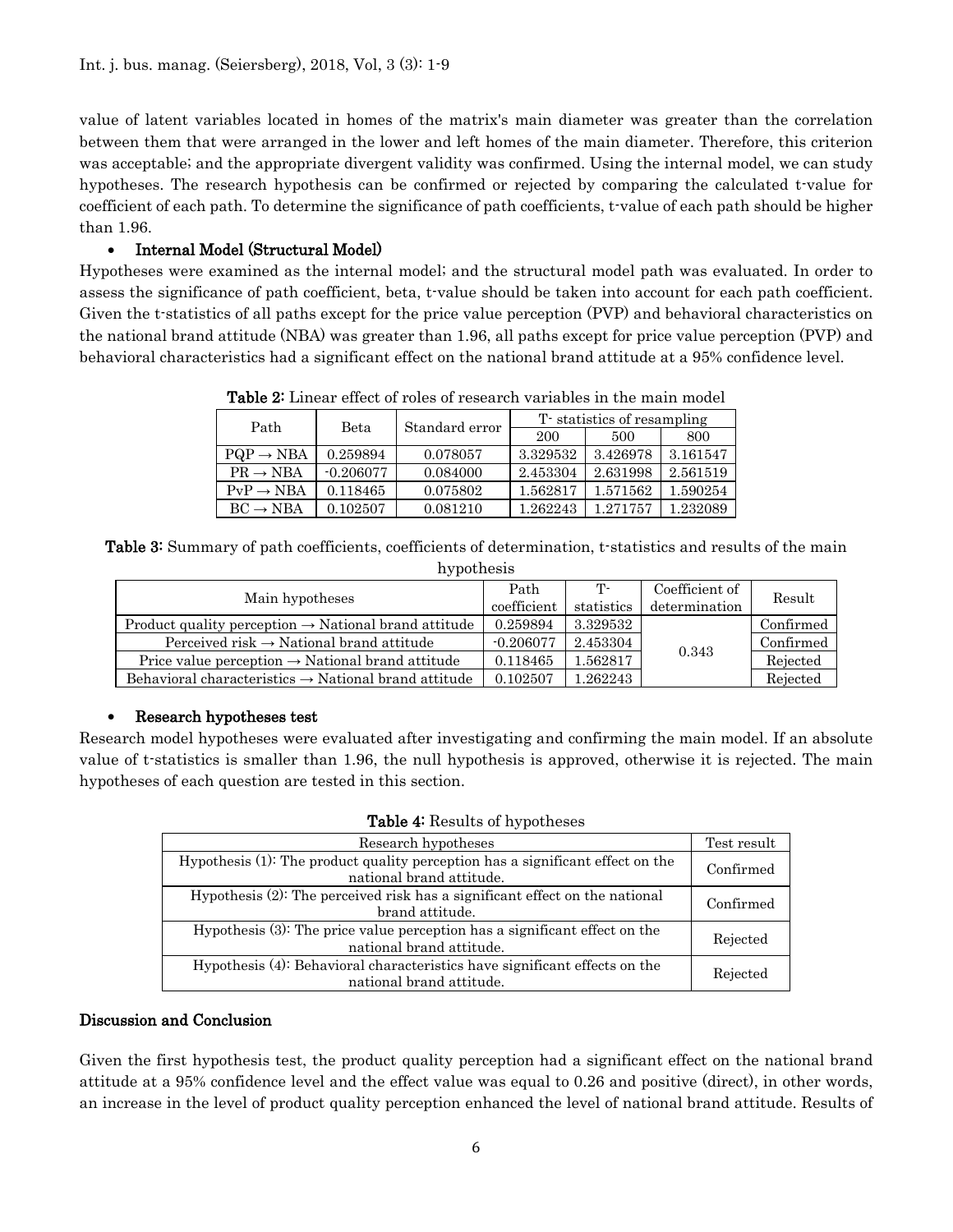the data analysis and the second hypothesis test indicated that the perceived risk had a significant effect on the national brand attitude at a 95% confidence level and the effect value was equal to 0.21 and negative (reverse), in other words, an increase in the level of perceived risk reduced the national brand attitude. According to the third hypothesis test, the price value perception had no significant effect on the national brand attitude at a 95% confidence level. According to the data analysis and the fourth hypothesis test, behavioral characteristics had no significant effect on the national brand attitude at a 95% confidence level.

#### Suggestions

Managers of Refah Chain Stores Co. are suggested utilizing products and goods that have full information about manufacturers for supplying to customers and meet their needs. Products and goods of Refah Chain Stores Co. should have the highest quality, so that customers receive products with the best quality in return for paid prices. Since customers compare product prices before choosing a brand, this store should pay attention to prices of products and goods. Brands of products and commodities may be among the most influential factors in the purchasing decision; hence, marketing managers in companies of food and dairy, garment, home appliances, etc. should try to consider plans and strategies. Refah Chain Stores Co. should take into account the availability of various types of goods and products demanded by customers in the store, convenient facilities and attractive arrangement of goods on shelves and booths, affordable prices, the availability of various Iranian products and goods (national), etc.

Manufacturers should pay attention to external characteristics of products (appearance, beauty, brand, etc.) and internal characteristics of products such as the quality. Food, garment and ... products are better to have national brands. The ease of access to the store, getting necessary information about products, delivering goods, easy payment, parking lot, restroom, recreational facilities and other welfare services should be also considered by managers of Refah Chain Stores. The store image is created in the customer mind based on product-related aspects and the pleasure of shopping experience in the store. Therefore, managers of Refah Chain Stores should try to affect buyers' relations, behavior and attitude by giving special discounts on products, giving prizes for purchasing goods, providing promotional items and giving gifts to customers and buyers before their payment. The store space displays the use of color, smell, sound, music, furniture and other elements to create an ideal space for customers. A special feeling can be created in customers by manipulating each of these elements. Similar products should be placed on the adjacent shelves in Refah Chain Stores Co., so that customers see similar necessary products and has no need to search all shelves and floors of store to find products. The light and romantic music in the store and the well-dressed staff and their customer-friendly contact can be also attractive to customers. The aromatic space makes customers more willing to buy. The presence of escalators and elevators in large Refah Chain Stores can be good for convenience of the elderly. Refah Chain Stores can also auction products in suitable booths. New and different products can be attractive to customers, for example, playing music with a customer's movement towards a specific product (playing music with themes of nature, beach, etc.), and the presence of a person who gives comprehensive information to customers. Refah Chain Stores Co. can also provide images such as usefulness, security, kindness, quality, simplicity, creativity, beauty, magnanimity, diversity, and family in the customer mind.

## References

- 1. Aaker, D. (2000). "Brand Leadership". The Free Press, New York, NY.
- 2. Aaker, D. A. (1991). "Managing Brand Equity: Capitalizing on the Value of Brand Name". Free Press, New York, NY.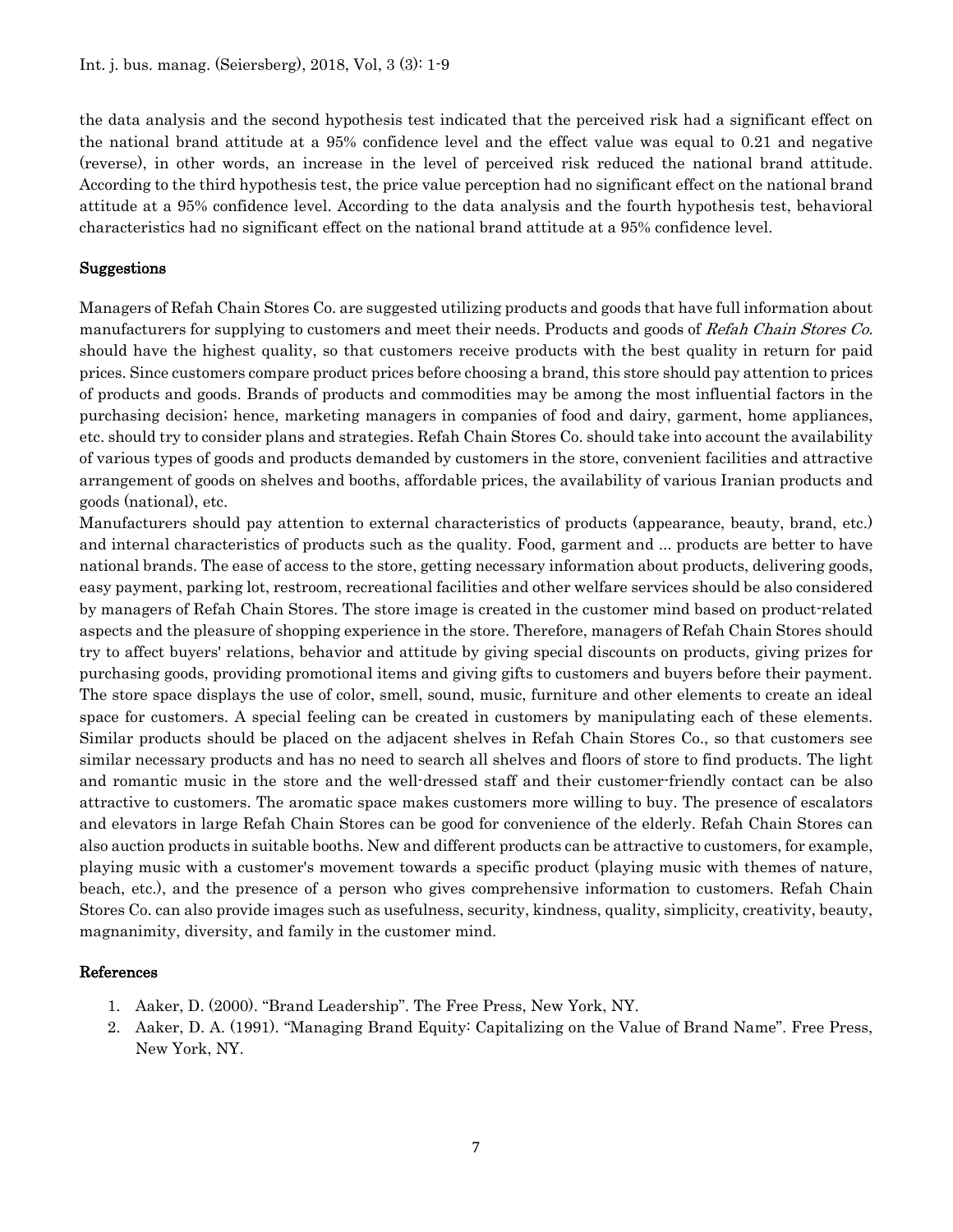- 3. Anand, V. Panchanatham, N. Rajasekaran, B. (2013). "Consumers' Brand Preferences and Brand Loyalty – An Empirical Study with Special Reference to Packaged Milk". International Research Journal of Business and Management, October, 2013, Vol. 4.
- 4. Anderson, E. W. (1996). "Customer Satisfaction and Price Tolerance". Marketing Letters, 7 (3), 19-30.
- 5. Atiglan, E. Aksoy, S. Akinci, S. (2005). "Determinants of the Brand Equity Marketing: A Verification Approach in the Beverage Industry in Turkey". Marketing Intelligence and Planning, Vol.23, No.3, pp237-48.
- 6. Bagozzi, R. P. Yi, Y. (1988). "On the Evaluation of Structural Equation Models". Journal of Academy of Marketing Sciences 16 (1) 74-94.
- 7. Bijmotl, T. H. Van Heerde, H. J. & Pieyers, R. G. M. (2005). "New Empirical Generalizations on the Determinants of Price Elasticity". Journal of Marketing Research, 42(2).
- 8. Brosekhan, A. A. Muthu Velayutham, C. (2013). "Consumer Buying Behavior A Literature Review". IOSR Journal of Business and Management, e-ISSN: 2278-487X, p-ISSN: 2319-7668, pp.08-16.
- 9. Burt, S. Davies, K. (2010). "From the Retail Brand to the Retailer as a Brand: Themes and Issues in Retail Branding Research". Int. J. Retail Distrib. Manag 38(11/12), 865–878.
- 10. Cage, J. Rouzet, D. (2015). "Improving National Brands: Reputation for Quality and Export Promotion Strategies". Journal of International Economics 95 (2015) 274-290.
- 11. Cai, Y. Shannon, R. (2012). "Personal Values and Mall Shopping Behavior: The Mediating Role of Attitude and Intention among Chinese and Thai Consumers". Australian Marketing Journal 20 (2012) 37-47.
- 12. Cronbach, L. J. (1951). "Coefficient Alpha and the Internal Structure of Tests". Psychometrika 16 (3): 297-334.
- 13. Erenkol, A. D., & Duygun, A. (2010). Customers perceived brand equity and a research on the customers of Bellona which is a Turkish furniture brand. The Journal of American Academy of Business, 16(1), 93-109.
- 14. Grewal, D. Baker, J. Parasuraman, A. (1994). "The Influence of Store Environment on Quality of Inferences and Store Image". Journal of Academy of Marketing Science, JAMS (1994) 22: 328-339.
- 15. Guadix, J. Carrillo-Castrillo, J. Onieva, L. Lucena, D. (2015). "Strategies for Psychological Risk Management in Manufacturing". Journal of Business Research (2015) 1475-1480.
- 16. Habibi, Arash. (2015). "Business Intelligence: Conceptualizing and Creating a Scale to Measure its Infrastructure". Pars Modir Quarterly of Marketing and Advertising, No. 1, Winter 2013, pp. 1-15.
- 17. Hoeffler, S. Keller, K. L. (2002). "Building Brand Equity through Corporation Sociatal Marketing". Journal of Public Policy and Marketing, 21 (1), pp.78-89.
- 18. Hosseini, M.; Abolfazli, A.R.; Rahimi, M. (2009). "Effect of Brand Equity on Consumer Responses (Case Study: Iranol Brand Name)". Journal of Management Outlook, No. 23.
- 19. Hosseini, Mirza Hasan; Rezaei, Mehdi. (2011). "Factors Affecting Brand Loyalty in the Dairy Market". Journal of Business Management Outlook, No. 5, Serial No. 38, Spring 2011, pp. 57-79.
- 20. Keller, K. L. (1993). "Conceptualizing, Measuring, and Managing Cutomer-Based Brand Equity". Journal of Marketing, 57(1), pp.1-22.
- 21. Khajavi, Fatemeh; Nayebzadeh, Shahnaz (2013). "Effects of satisfaction and indifference (inertia) on the customer loyalty". Journal of Marketing Management, No. 19, Summer 2013, pp. 30-46.
- 22. Mohammadi, Raheleh (2014). "Investigating the Relationships of Organizational Systems Features with Innovation and Customer Satisfaction". Master's thesis of industrial management, Islamic Azad University of Yazd, pp. 1-99.
- 23. Momeni, Mansour (2007). Statistical analysis using spss, New Book Publishing, First Edition.
- 24. Nouri, Moslem (2015). Forsate Emrooz managerial economics newspaper. April 30, 2015.